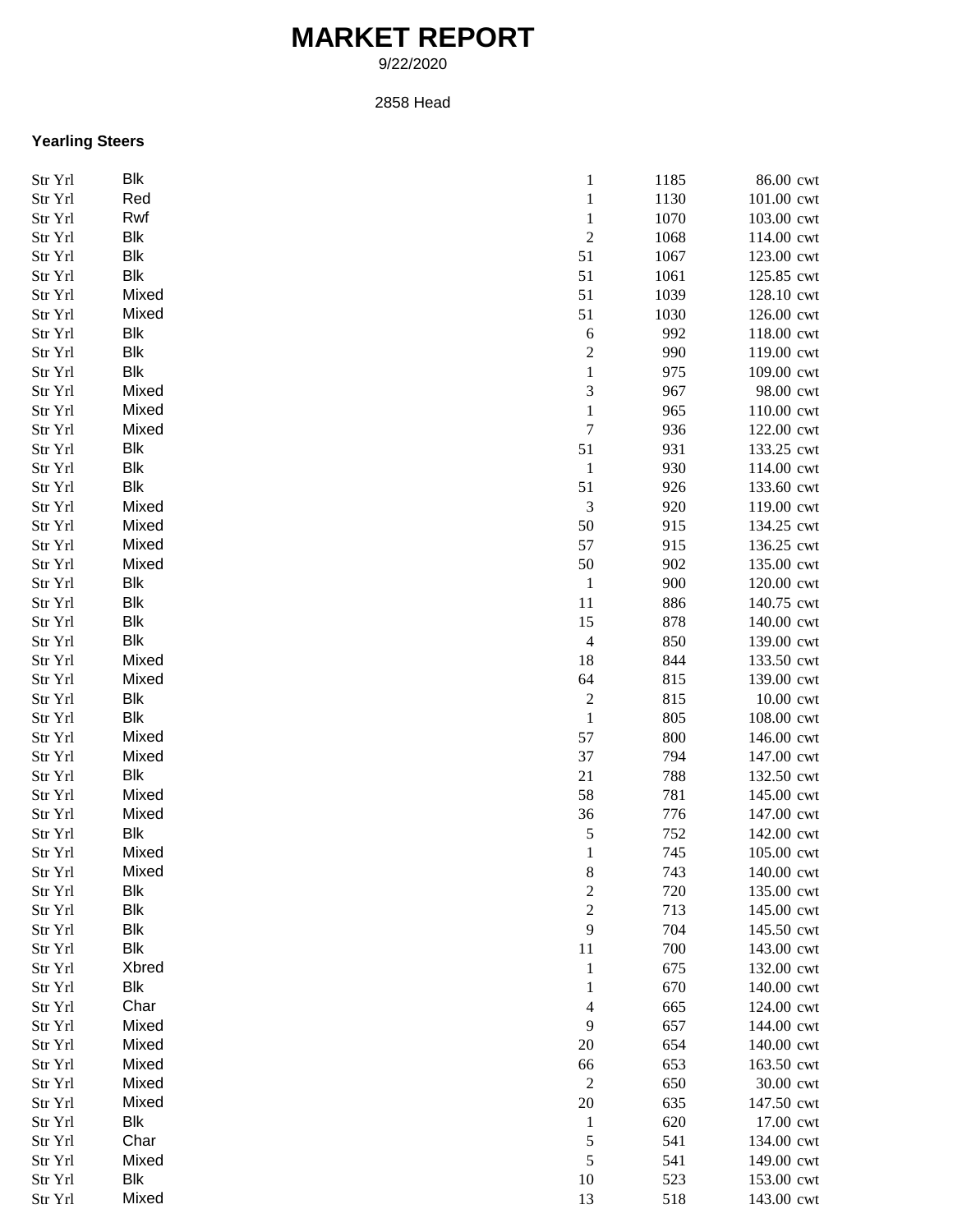| Str Yrl                 | <b>Blk</b>     | $\mathbf{1}$     | 480        | 28.00 cwt                |
|-------------------------|----------------|------------------|------------|--------------------------|
| Str Yrl                 | <b>Blk</b>     | 13               | 447        | 164.00 cwt               |
| Str Yrl                 | Xbred          | $\overline{4}$   | 443        | 120.00 cwt               |
| Str Yrl                 | Blk            | $\mathbf{1}$     | 425        | 10.00 cwt                |
| Str Yrl                 | <b>Blk</b>     | $\mathbf{1}$     | 425        | 30.00 cwt                |
| Str Yrl                 | Mixed          | 18               | 409        | 151.00 cwt               |
| Str Yrl                 | Xbred          | $\boldsymbol{7}$ | 394        | 124.00 cwt               |
| Str Yrl                 | Blk            | 16               | 377        | 116.00 cwt               |
| Str Yrl                 | Red            | $\mathbf{1}$     | 355        | 120.00 cwt               |
| Str Yrl                 | Xbred          | 5                | 348        | 110.00 cwt               |
| Str Yrl                 | Xbred          | $\mathbf{1}$     | 330        | 120.00 cwt               |
| Str Yrl                 | Blk            | 5                | 292        | 118.00 cwt               |
| Str Yrl                 | Blk            | $\mathbf{1}$     | 285        | 500.00 hd                |
| Str Yrl                 | <b>Blk</b>     | $\,1$            | 240        | 130.00 cwt               |
| <b>Steer Calves</b>     |                |                  |            |                          |
| Str Calf                | Blk            | $\mathbf{1}$     | 890        | 95.00 cwt                |
| Str Calf                | Hereford       | $\mathbf{1}$     | 765        | 96.00 cwt                |
| Str Calf                | Blk            | $\mathbf{1}$     | 685        | 126.00 cwt               |
| Str Calf                | Bwf            | 42               | 648        | 135.00 cwt               |
| Str Calf                | Mixed          | 4                | 629        | 126.00 cwt               |
| Str Calf                | Char           | 1                | 585        | 111.00 cwt               |
| Str Calf                | Blk            | 1                | 560        | 126.00 cwt               |
| Str Calf                | Xbred          | $\mathbf{1}$     | 540        | 50.00 cwt                |
| Str Calf                | Mixed          | 3                | 528        | 120.00 cwt               |
| Str Calf                | <b>Blk</b>     | 34               | 520        | 151.00 cwt               |
| Str Calf                | <b>Blk</b>     | $20\,$           | 502        | 151.00 cwt               |
| Str Calf                | Mixed          | 32               | 499        | 146.00 cwt               |
| Str Calf                | Mixed          | 9                | 479        | 143.00 cwt               |
| Str Calf                | <b>Blk</b>     | $\overline{4}$   | 471        | 158.00 cwt               |
| Str Calf                | Bwf            | 3                | 463        | 161.00 cwt               |
| Str Calf                | <b>Blk</b>     | $\overline{c}$   | 448        | 146.00 cwt               |
| Str Calf                | <b>Blk</b>     | $\overline{4}$   | 408        | 168.00 cwt               |
| Str Calf                | Mixed          | 15               | 393        | 178.00 cwt               |
| Str Calf                | Blk            | $\mathbf{1}$     | 385        | 182.00 cwt<br>180.00 cwt |
| Str Calf<br>Str Calf    | Mixed<br>Mixed | 12<br>3          | 381<br>335 | 188.00 cwt               |
| Str Calf                | Bwf            | 1                | 325        | 182.00 cwt               |
| Str Calf                | Bwf            | 1                | 310        | 203.00 cwt               |
| Str Calf                | Mixed          | 4                | 256        | 450.00 hd                |
| Str Calf                | Rwf            | 1                | 250        | 150.00 hd                |
| Str Calf                | <b>Blk</b>     | 1                | 210        | 270.00 hd                |
| Str Calf                | <b>Blk</b>     | $\mathbf{1}$     | 185        | 475.00 hd                |
| Str Calf                | Rwf            | $\mathbf{1}$     | 125        | 460.00 hd                |
| <b>Heifer Yearlings</b> |                |                  |            |                          |
| Hfr Yrl                 | Blk            | 5                | 1060       | 99.00 cwt                |
| Hfr Yrl                 | <b>Blk</b>     | $\mathbf{1}$     | 1050       | 96.00 cwt                |
| Hfr Yrl                 | <b>Blk</b>     | 5                | 914        | 115.50 cwt               |
| Hfr Yrl                 | <b>Blk</b>     | 1                | 905        | 70.00 cwt                |
| Hfr Yrl                 | Mixed          | 6                | 850        | 117.00 cwt               |
| Hfr Yrl                 | Mixed          | 7                | 822        | 126.00 cwt               |
| Hfr Yrl                 | Mixed          | 57               | 797        | 129.60 cwt               |
| Hfr Yrl                 | Mixed          | 52               | 792        | 130.00 cwt               |
| Hfr Yrl                 | Blk            | 57               | 789        | 129.00 cwt               |
| Hfr Yrl                 | <b>Blk</b>     | 16               | 764        | 122.50 cwt               |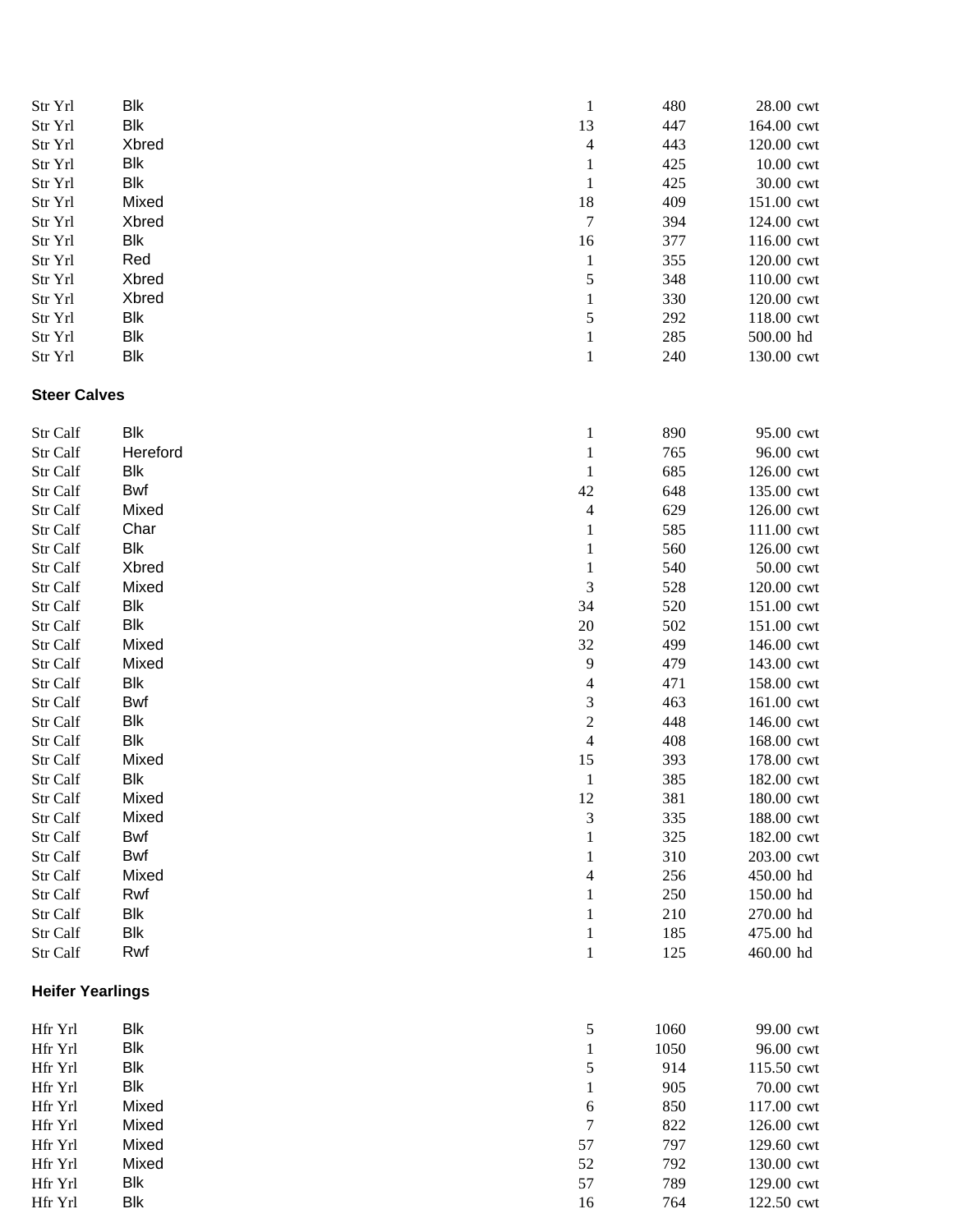| Hfr Yrl              | Blk        | $\mathbf{1}$             | 760 | 105.00 cwt |
|----------------------|------------|--------------------------|-----|------------|
| Hfr Yrl              | Mixed      | 60                       | 757 | 130.60 cwt |
| Hfr Yrl              | Mixed      | $\mathbf{1}$             | 750 | 100.00 cwt |
| Hfr Yrl              | Blk        | $\sqrt{6}$               | 750 | 134.00 cwt |
| Hfr Yrl              | Mixed      | 64                       | 748 | 135.10 cwt |
| Hfr Yrl              | Mixed      | $\mathbf{1}$             | 746 | 104.50 cwt |
| Hfr Yrl              | Mixed      | 41                       | 746 | 124.50 cwt |
| Hfr Yrl              | Blk        | $\mathbf{1}$             | 745 | 100.00 cwt |
| Hfr Yrl              | Mixed      | 62                       | 741 | 135.50 cwt |
| Hfr Yrl              | Blk        | $\mathbf{1}$             | 730 | 35.00 cwt  |
| Hfr Yrl              | Blk        | $\boldsymbol{2}$         | 728 | 123.00 cwt |
| Hfr Yrl              | Mixed      | 5                        | 725 | 136.50 cwt |
| Hfr Yrl              | Blk        | $\mathbf{1}$             | 725 | 93.00 cwt  |
| Hfr Yrl              | Mixed      | 34                       | 724 | 132.50 cwt |
| Hfr Yrl              | Blk        | 6                        | 723 | 134.00 cwt |
| Hfr Yrl              | Blk        | $\mathbf{1}$             | 720 | 115.00 cwt |
| Hfr Yrl              | Blk        | 3                        | 710 | 111.00 cwt |
| Hfr Yrl              | Bwf        | 3                        | 710 | 135.00 cwt |
|                      |            |                          |     |            |
| Hfr Yrl              | Blk        | $26\,$                   | 700 | 135.60 cwt |
| Hfr Yrl              | Red        | $\mathbf{1}$             | 700 | 115.00 cwt |
| Hfr Yrl              | Blk        | 1                        | 685 | 84.00 cwt  |
| Hfr Yrl              | Blk        | 1                        | 685 | 109.00 cwt |
| Hfr Yrl              | Blk        | $\mathbf{1}$             | 685 | 115.00 cwt |
| Hfr Yrl              | Mixed      | 17                       | 669 | 129.50 cwt |
| Hfr Yrl              | Mixed      | $\overline{\mathcal{A}}$ | 645 | 122.00 cwt |
| Hfr Yrl              | Blk        | $\mathbf{1}$             | 635 | 60.00 cwt  |
| Hfr Yrl              | Char       | $\overline{c}$           | 633 | 114.00 cwt |
| Hfr Yrl              | Mixed      | 54                       | 631 | 151.50 cwt |
| Hfr Yrl              | Blk        | $\mathbf{1}$             | 631 | 151.50 cwt |
| Hfr Yrl              | Blk        | $\mathbf{1}$             | 630 | 80.00 cwt  |
| Hfr Yrl              | Mixed      | 20                       | 628 | 120.00 cwt |
| Hfr Yrl              | Mixed      | 38                       | 626 | 133.00 cwt |
| Hfr Yrl              | Blk        | 6                        | 581 | 134.00 cwt |
| Hfr Yrl              | Red        | $\overline{\mathbf{c}}$  | 578 | 106.00 cwt |
| Hfr Yrl              | Mixed      | $\mathbf{1}$             | 575 | 115.00 cwt |
| Hfr Yrl              | Char       | 1                        | 565 | 123.00 cwt |
| Hfr Yrl              | Char       | 3                        | 557 | 121.00 cwt |
| Hfr Yrl              | Mixed      | 3                        | 540 | 128.00 cwt |
| Hfr Yrl              | Blk        | 10                       | 489 | 135.00 cwt |
| Hfr Yrl              | <b>Blk</b> | 8                        | 474 | 138.00 cwt |
| Hfr Yrl              | Blk        | 8                        | 446 | 141.50 cwt |
| Hfr Yrl              | Blk        | 1                        | 435 | 100.00 cwt |
| Hfr Yrl              | Xbred      | 12                       | 428 | 110.50 cwt |
| Hfr Yrl              | Char       | $\mathbf{1}$             | 400 | 87.00 cwt  |
| Hfr Yrl              | Mixed      | 10                       | 388 | 142.00 cwt |
|                      | Char       |                          |     |            |
| Hfr Yrl              |            | $\overline{c}$           | 383 | 116.00 cwt |
| Hfr Yrl              | Xbred      | 6                        | 378 | 126.00 cwt |
| Hfr Yrl              | Blk        | 17                       | 332 | 107.00 cwt |
| Hfr Yrl              | Xbred      | 15                       | 318 | 100.00 cwt |
| Hfr Yrl              | Blk        | $\overline{\mathcal{A}}$ | 303 | 165.00 cwt |
| Hfr Yrl              | <b>Blk</b> | 5                        | 278 | 95.00 cwt  |
| <b>Heifer Calves</b> |            |                          |     |            |
| Hfr Calf             | Mixed      | 4                        | 779 | 125.00 cwt |
| Hfr Calf             | Blk        | $\sqrt{2}$               | 688 | 118.00 cwt |
| Hfr Calf             | <b>Blk</b> | $\boldsymbol{7}$         | 655 | 116.00 cwt |
| Hfr Calf             | <b>Bwf</b> | $\overline{2}$           | 650 | 105.00 cwt |
|                      |            |                          |     |            |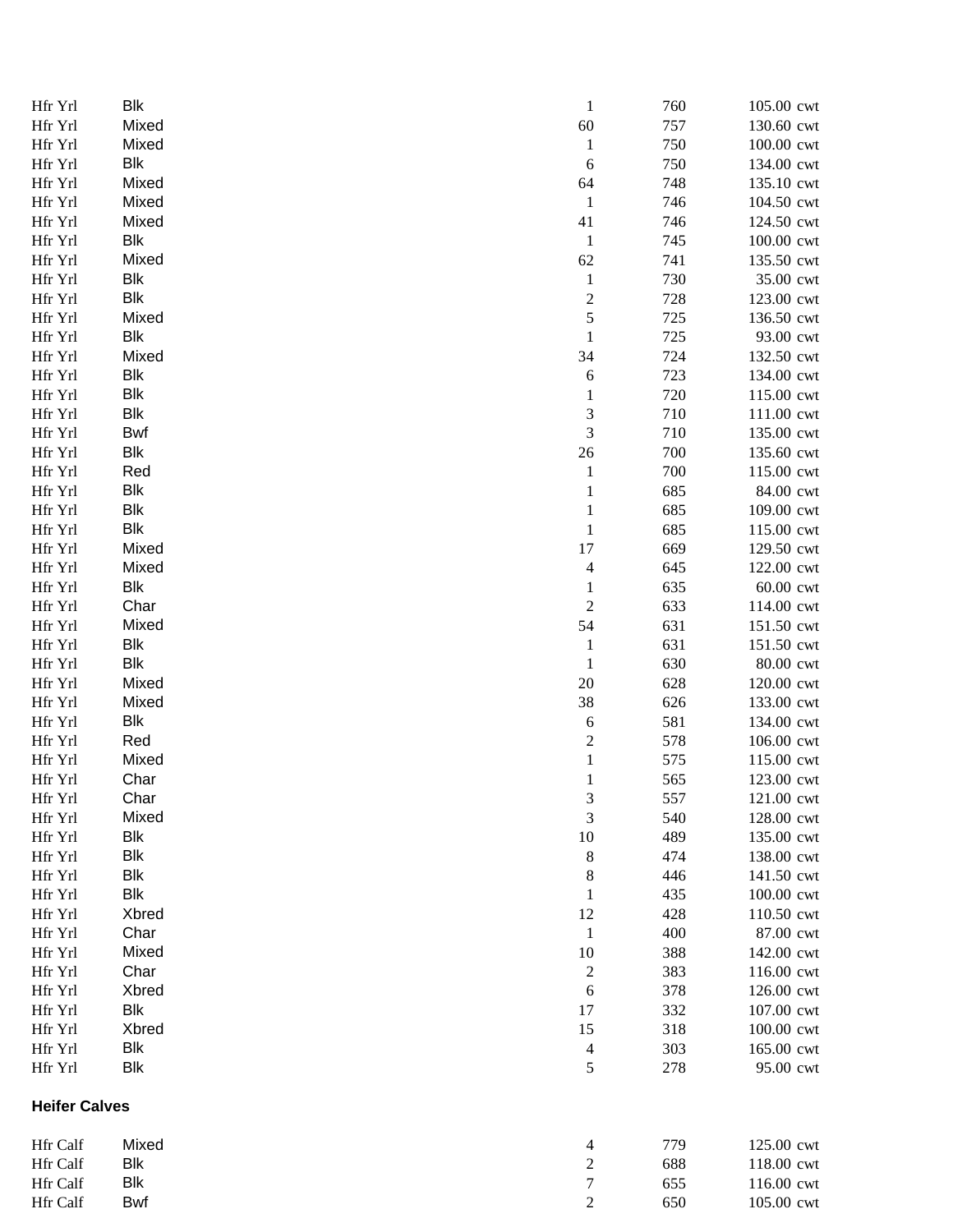| Hfr Calf           | Mixed      | 34                       | 630 | 120.00 cwt |
|--------------------|------------|--------------------------|-----|------------|
| Hfr Calf           | Mixed      | $\overline{\mathbf{c}}$  | 625 | 55.00 cwt  |
| Hfr Calf           | Blk        | $\boldsymbol{7}$         | 591 | 113.00 cwt |
| Hfr Calf           | Blk        | 3                        | 590 | 110.00 cwt |
| Hfr Calf           | <b>Blk</b> | $\sqrt{5}$               | 568 | 120.50 cwt |
| Hfr Calf           | <b>Blk</b> | 15                       | 553 | 120.00 cwt |
| Hfr Calf           | Mixed      | 16                       | 541 | 126.00 cwt |
| Hfr Calf           | Blk        | $\mathbf{1}$             | 520 | 108.00 cwt |
| Hfr Calf           | <b>Blk</b> | 33                       | 500 | 135.50 cwt |
| Hfr Calf           | <b>Bwf</b> | $\mathbf{1}$             | 485 | 119.00 cwt |
| Hfr Calf           | Mixed      | 27                       | 485 | 140.25 cwt |
| Hfr Calf           | Blk        | 14                       | 484 | 139.00 cwt |
| Hfr Calf           | Blk        | 11                       | 482 | 128.00 cwt |
| Hfr Calf           | Blk        | 11                       | 451 | 143.00 cwt |
| Hfr Calf           | Blk        | 3                        | 448 | 149.00 cwt |
| Hfr Calf           | Blk        | 18                       | 441 | 152.00 cwt |
| Hfr Calf           | Mixed      | $\overline{4}$           | 435 | 121.00 cwt |
| Hfr Calf           | Rwf        | $\boldsymbol{2}$         | 430 | 120.00 cwt |
| Hfr Calf           | Bwf        | $\overline{\mathcal{A}}$ | 415 | 146.00 cwt |
| Hfr Calf           | Bwf        | $\mathbf{1}$             | 415 | 115.00 cwt |
| Hfr Calf           | Red        | $\overline{c}$           | 403 | 139.00 cwt |
| Hfr Calf           | Blk        | $\tau$                   | 397 | 151.00 cwt |
| Hfr Calf           | Blk        | $20\,$                   | 397 | 160.00 cwt |
|                    | <b>Blk</b> |                          |     |            |
| Hfr Calf           |            | $\sqrt{6}$               | 387 | 151.00 cwt |
| Hfr Calf           | Mixed      | 5<br>$\overline{c}$      | 382 | 138.00 cwt |
| Hfr Calf           | Blk        |                          | 380 | 115.00 cwt |
| Hfr Calf           | Blk        | $\overline{4}$           | 375 | 162.00 cwt |
| Hfr Calf           | Bwf        | $\mathbf{1}$             | 370 | 101.00 cwt |
| Hfr Calf           | Mixed      | 12                       | 353 | 162.00 cwt |
| Hfr Calf           | Mixed      | $\overline{c}$           | 348 | 52.50 cwt  |
| Hfr Calf           | Dairy      | 1                        | 320 | 50.00 hd   |
| Hfr Calf           | Blk        | $\boldsymbol{2}$         | 308 | 154.00 cwt |
| Hfr Calf           | Bwf        | 3                        | 298 | 166.00 cwt |
| Hfr Calf           | Char       | 1                        | 285 | 160.00 hd  |
| Hfr Calf           | Blk        | 1                        | 280 | 325.00 hd  |
| Hfr Calf           | Blk        | 1                        | 275 | 325.00 hd  |
| Hfr Calf           | Bwf        | $\overline{\mathcal{A}}$ | 241 | 400.00 hd  |
| Hfr Calf           | Blk        | 1                        | 240 | 400.00 hd  |
| Hfr Calf           | Mixed      | 9                        | 234 | 425.00 hd  |
| Hfr Calf           | Blk        | 1                        | 215 | 375.00 hd  |
| Hfr Calf           | Bwf        | 1                        | 210 | 450.00 hd  |
| Hfr Calf           | Red        | 1                        | 190 | 450.00 hd  |
| Hfr Calf           | Mixed      | 3                        | 180 | 540.00 hd  |
| <b>Bull Calves</b> |            |                          |     |            |
| <b>Bull Calf</b>   | Blk        | 1                        | 895 | 95.00 cwt  |
| <b>Bull Calf</b>   | Blk        | 1                        | 860 | 100.00 cwt |
| <b>Bull Calf</b>   | Blk        | 3                        | 785 | 106.00 cwt |
| <b>Bull Calf</b>   | Xbred      | 1                        | 715 | 20.00 cwt  |
| <b>Bull Calf</b>   | Blk        | 6                        | 706 | 103.00 cwt |
| <b>Bull Calf</b>   | Blk        | $\mathfrak{Z}$           | 703 | 104.00 cwt |
| <b>Bull Calf</b>   | Blk        | 3                        | 653 | 110.00 cwt |
| <b>Bull Calf</b>   | Blk        | 6                        | 648 | 116.00 cwt |
| <b>Bull Calf</b>   | Blk        | 1                        | 615 | 5.00 cwt   |
| <b>Bull Calf</b>   | Blk        | 3                        | 600 | 114.00 cwt |
| <b>Bull Calf</b>   | Xbred      | $\overline{c}$           | 570 | 111.00 cwt |
| <b>Bull Calf</b>   | Blk        | 1                        | 555 | 119.00 cwt |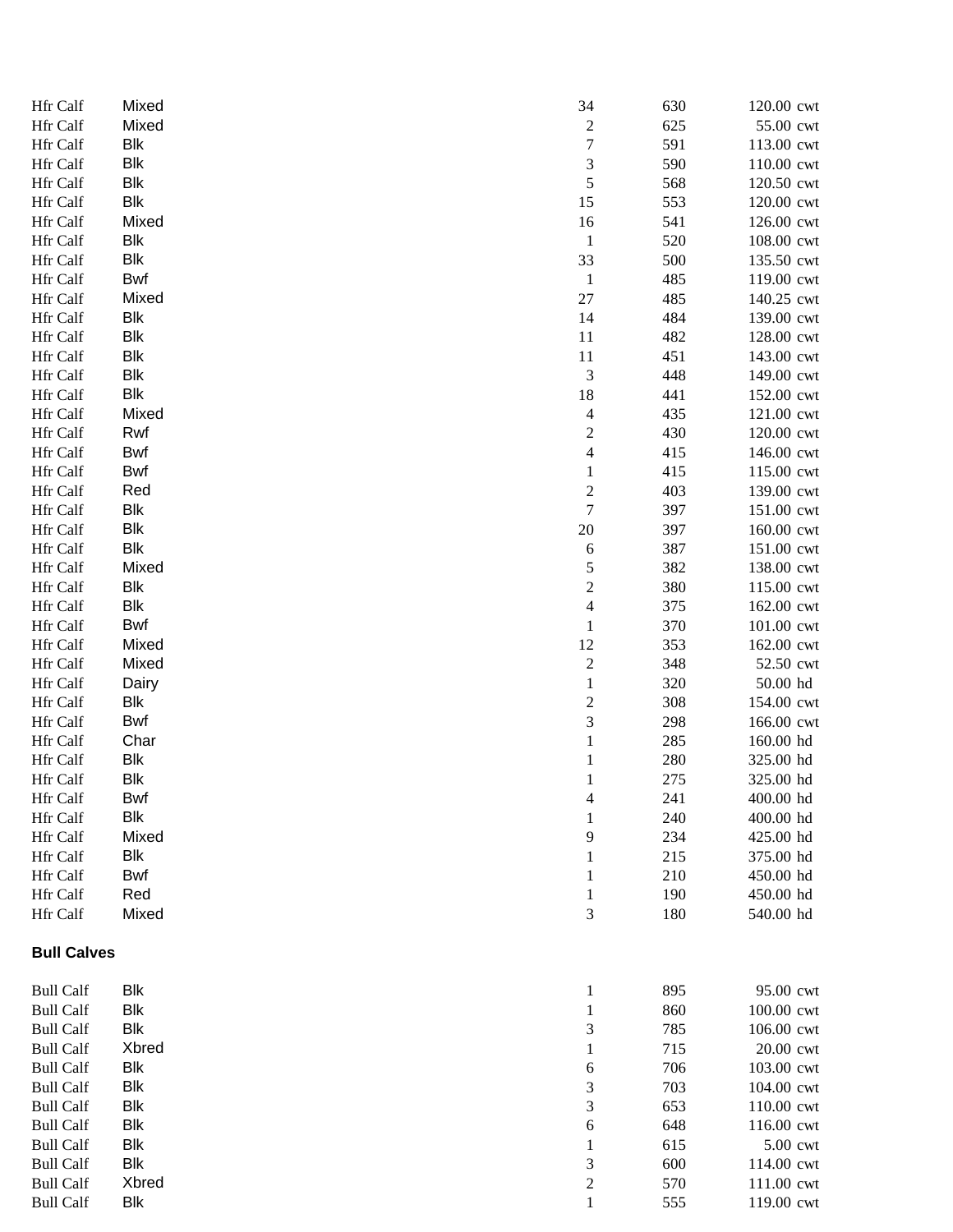| <b>Bull Calf</b> | Blk        | 6                        | 517  | 135.00 cwt |
|------------------|------------|--------------------------|------|------------|
| <b>Bull Calf</b> | Blk        | 9                        | 498  | 132.00 cwt |
| <b>Bull Calf</b> | Bwf        | $\,$ 8 $\,$              | 484  | 147.00 cwt |
| <b>Bull Calf</b> | Mixed      | 5                        | 473  | 122.00 cwt |
| <b>Bull Calf</b> | Blk        | $\mathbf{1}$             | 455  | 124.00 cwt |
| <b>Bull Calf</b> | Blk        | 3                        | 440  | 151.00 cwt |
| <b>Bull Calf</b> | Blk        | 4                        | 425  | 163.00 cwt |
| <b>Bull Calf</b> | Bwf        | 6                        | 403  | 161.00 cwt |
| <b>Bull Calf</b> | Bwf        | 4                        | 393  | 163.00 cwt |
| <b>Bull Calf</b> | Blk        | $\overline{c}$           | 380  | 181.00 cwt |
| <b>Bull Calf</b> | Blk        | $\mathbf{1}$             | 355  | 166.00 cwt |
| <b>Bull Calf</b> | Xbred      | 1                        | 275  | 275.00 hd  |
| <b>Bull Calf</b> | Bwf        | 3                        | 260  | 500.00 hd  |
| <b>Bull Calf</b> | Blk        | $\overline{c}$           | 245  | 560.00 hd  |
| <b>Bull Calf</b> | <b>Bwf</b> | $\,1$                    | 195  | 175.00 hd  |
| <b>Pairs</b>     |            |                          |      |            |
| Pair             | Xbred      | $\mathbf{1}$             | 1165 | 750.00 hd  |
| Cows             |            |                          |      |            |
| Cow              | Blk        | $\mathbf{1}$             | 1615 | 60.00 cwt  |
| Cow              | Blk        | $\mathbf{1}$             | 1605 | 62.50 cwt  |
| Cow              | Blk        | 1                        | 1560 | 60.00 cwt  |
| Cow              | Rwf        | 1                        | 1550 | 975.00 hd  |
| Cow              | Blk        | $\mathbf{1}$             | 1540 | 59.00 cwt  |
| Cow              | Blk        | $\overline{\mathbf{c}}$  | 1518 | 61.50 cwt  |
| Cow              | <b>Blk</b> | $\mathbf{1}$             | 1455 | 52.00 cwt  |
| Cow              | Blk        | $\mathbf{1}$             | 1440 | 55.00 cwt  |
| Cow              | Blk        | $\mathbf{1}$             | 1400 | 58.00 cwt  |
| Cow              | Red        | $\overline{c}$           | 1393 | 62.00 cwt  |
| Cow              | Blk        | $\overline{\mathcal{L}}$ | 1358 | 63.00 cwt  |
| Cow              | Blk        | $\mathbf{1}$             | 1358 | 63.00 cwt  |
| Cow              | Mixed      | $\overline{7}$           | 1338 | 59.50 cwt  |
| Cow              | Mixed      | 4                        | 1334 | 57.50 cwt  |
| Cow              | Red        | 1                        | 1325 | 64.00 cwt  |
| Cow              | Blk        | 4                        | 1323 | 57.00 cwt  |
| Cow              | Blk        | 1                        | 1315 | 61.00 cwt  |
| Cow              | Blk        |                          | 1315 | 44.00 cwt  |
| Cow              | Mixed      | 3                        | 1308 | 56.00 cwt  |
| Cow              | Red        | 1                        | 1295 | 59.00 cwt  |
| Cow              | Blk        | 8                        | 1286 | 59.00 cwt  |
| Cow              | <b>Blk</b> | $\overline{c}$           | 1268 | 58.00 cwt  |
| Cow              | <b>Blk</b> | $\mathbf{1}$             | 1265 | 800.00 hd  |
| Cow              | Blk        | $\mathbf{1}$             | 1260 | 58.00 cwt  |
| Cow              | Mixed      | 12                       | 1259 | 57.00 cwt  |
| Cow              | Blk        | $\overline{\mathbf{4}}$  | 1256 | 57.00 cwt  |
| Cow              | Blk        | $\overline{c}$           | 1235 | 54.00 cwt  |
| Cow              | Bwf        | $\mathbf{1}$             | 1235 | 47.00 cwt  |
| Cow              | Mixed      | 5                        | 1233 | 52.50 cwt  |
| Cow              | Xbred      | 1                        | 1230 | 60.00 cwt  |
| Cow              | Red        | 1                        | 1230 | 62.00 cwt  |
| Cow              | <b>Blk</b> | 1                        | 1225 | 54.00 cwt  |
| Cow              | Blk        | $\overline{c}$           | 1223 | 59.00 cwt  |
| Cow              | Blk        | 1                        | 1220 | 875.00 hd  |
| Cow              | Blk        | 1                        | 1215 | 65.00 cwt  |
| Cow              | Mixed      | $\overline{c}$           | 1210 | 57.00 cwt  |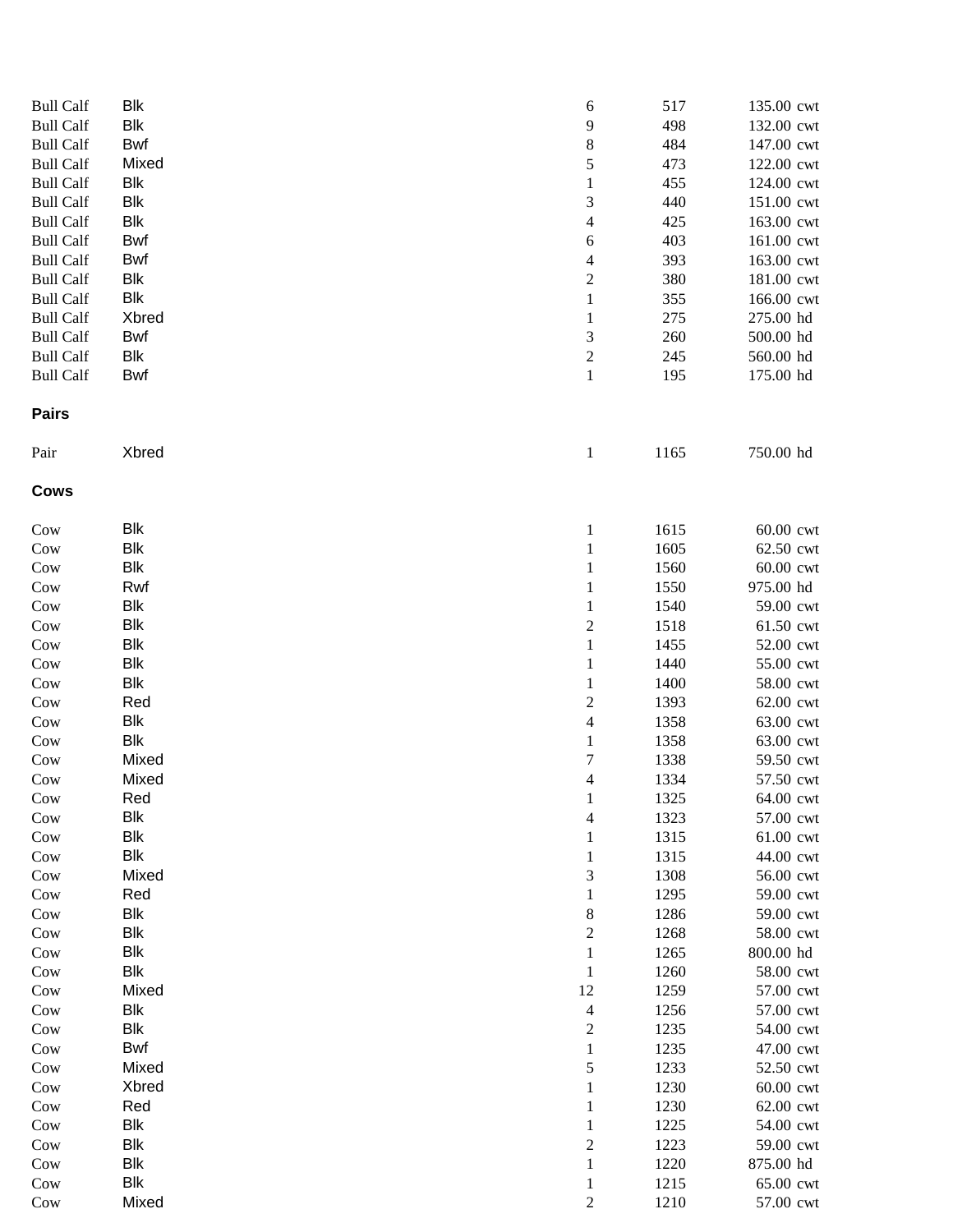| Cow | Blk        | 1                        | 1205 | 26.50 cwt |
|-----|------------|--------------------------|------|-----------|
| Cow | Red        | $\overline{\mathcal{L}}$ | 1198 | 60.00 cwt |
| Cow | Blk        | 9                        | 1197 | 53.00 cwt |
| Cow | Rwf        | 3                        | 1185 | 58.00 cwt |
| Cow | Mixed      | 3                        | 1185 | 52.00 cwt |
| Cow | <b>Blk</b> | $\mathbf{9}$             | 1177 | 54.00 cwt |
| Cow | Mixed      | 5                        | 1176 | 800.00 hd |
| Cow | <b>Blk</b> | $\mathbf{1}$             | 1175 | 58.00 cwt |
| Cow | Mixed      | $\sqrt{2}$               | 1168 | 57.00 cwt |
| Cow | <b>Bwf</b> | $\mathbf{1}$             | 1165 | 57.00 cwt |
| Cow | <b>Bwf</b> | $\mathbf{1}$             | 1160 | 5.00 cwt  |
| Cow | <b>Blk</b> | $\mathbf{1}$             | 1160 | 950.00 hd |
| Cow | Red        | 1                        | 1155 | 58.00 cwt |
| Cow | <b>Blk</b> | $\mathbf{1}$             | 1150 | 30.00 cwt |
| Cow | Mixed      | 5                        | 1145 | 785.00 hd |
| Cow | <b>Blk</b> | 5                        | 1140 | 750.00 hd |
| Cow | Hereford   | $\overline{c}$           | 1135 | 46.00 cwt |
| Cow | Xbred      | $\mathbf{1}$             | 1135 | 54.00 cwt |
| Cow | Mixed      | $\sqrt{6}$               | 1131 | 52.00 cwt |
| Cow | Red        | $\mathbf{1}$             | 1130 | 51.00 cwt |
| Cow | Mixed      | $8\,$                    | 1128 | 785.00 hd |
| Cow | Blk        | $\mathbf{1}$             | 1125 | 64.00 cwt |
| Cow | Blk        | $\overline{c}$           | 1125 | 52.00 cwt |
| Cow | <b>Blk</b> | $\mathbf{1}$             | 1120 | 50.00 cwt |
| Cow | Mixed      | 7                        | 1118 | 47.00 cwt |
| Cow | Mixed      | $\overline{\mathcal{L}}$ | 1116 | 54.50 cwt |
| Cow | Rwf        | $\mathbf{1}$             | 1115 | 775.00 hd |
| Cow | <b>Blk</b> | $\mathfrak{Z}$           | 1115 | 49.00 cwt |
| Cow | Mixed      | $\overline{\mathcal{L}}$ | 1114 | 49.00 cwt |
| Cow | <b>Blk</b> | $\boldsymbol{2}$         | 1110 | 64.00 cwt |
|     | <b>Blk</b> | $\mathbf{1}$             | 1105 | 49.00 cwt |
| Cow | <b>Blk</b> | $\mathbf{1}$             | 1105 | 62.00 cwt |
| Cow |            | $\overline{7}$           |      |           |
| Cow | Mixed      |                          | 1102 | 50.50 cwt |
| Cow | <b>Blk</b> | 5                        | 1101 | 53.50 cwt |
| Cow | Blk        | $\mathbf{1}$             | 1100 | 61.00 cwt |
| Cow | <b>Bwf</b> | 1                        | 1095 | 57.00 cwt |
| Cow | Mixed      | 5                        | 1093 | 51.50 cwt |
| Cow | Mixed      | 5                        | 1092 | 54.50 cwt |
| Cow | <b>Blk</b> | $\sqrt{6}$               | 1092 | 56.00 cwt |
| Cow | <b>Blk</b> | 1                        | 1090 | 51.00 cwt |
| Cow | Dairy      | 1                        | 1090 | 50.00 cwt |
| Cow | Mixed      | $\sqrt{6}$               | 1088 | 46.00 cwt |
| Cow | <b>Blk</b> | 12                       | 1072 | 56.50 cwt |
| Cow | <b>Blk</b> | 3                        | 1047 | 700.00 hd |
| Cow | Mixed      | 9                        | 1041 | 45.50 cwt |
| Cow | <b>Blk</b> | $\sqrt{6}$               | 1041 | 50.50 cwt |
| Cow | Rwf        | 3                        | 1023 | 48.00 cwt |
| Cow | Mixed      | $\sqrt{6}$               | 1018 | 54.00 cwt |
| Cow | Mixed      | 5                        | 1016 | 47.50 cwt |
| Cow | <b>Blk</b> | 3                        | 1012 | 49.00 cwt |
| Cow | Bwf        | 1                        | 1010 | 50.00 cwt |
| Cow | <b>Blk</b> | 1                        | 1000 | 40.00 cwt |
| Cow | Xbred      | 1                        | 995  | 57.00 cwt |
| Cow | <b>Blk</b> | 1                        | 990  | 625.00 hd |
| Cow | Char       | 1                        | 985  | 52.00 cwt |
| Cow | Mixed      | 12                       | 969  | 47.50 cwt |
| Cow | Mixed      | $\sqrt{2}$               | 965  | 50.00 cwt |
| Cow | <b>Blk</b> | $\mathbf{1}$             | 965  | 49.00 cwt |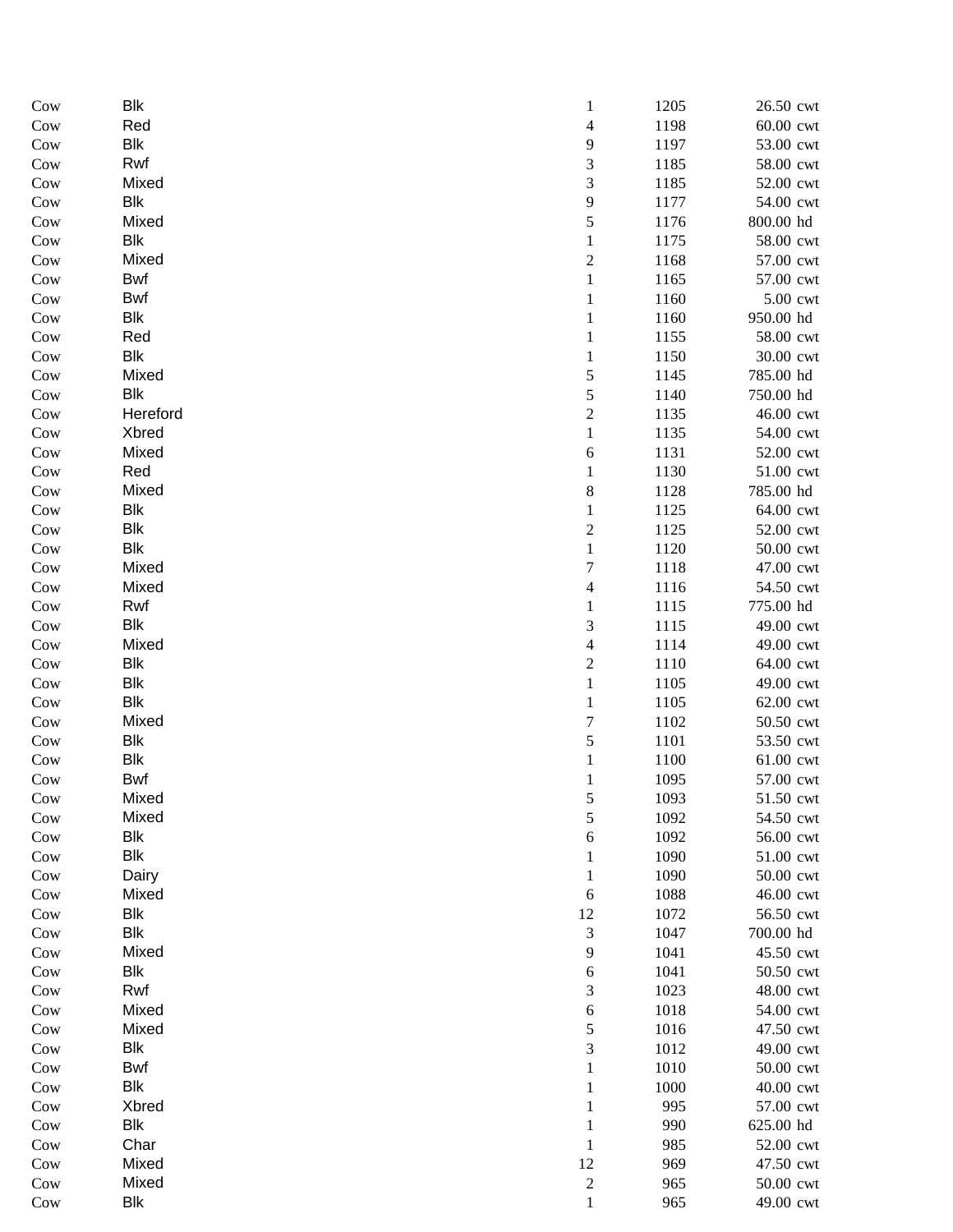| Cow          | Xbred      | $\overline{\mathbf{c}}$ | 963  | 28.00 cwt  |
|--------------|------------|-------------------------|------|------------|
| Cow          | <b>Blk</b> | $\overline{c}$          | 958  | 54.00 cwt  |
| Cow          | Bwf        | $\overline{4}$          | 956  | 46.50 cwt  |
| Cow          | <b>Blk</b> | $\mathbf{1}$            | 940  | 55.00 cwt  |
| Cow          | Mixed      | 11                      | 925  | 48.00 cwt  |
| Cow          | Blk        | $\mathbf{1}$            | 925  | 48.00 cwt  |
| Cow          | <b>Blk</b> | 4                       | 925  | 46.00 cwt  |
| Cow          | Mixed      | 4                       | 906  | 550.00 hd  |
| Cow          | Blk        | $\mathbf{1}$            | 900  | 500.00 hd  |
| Cow          | Red        | $\mathbf{1}$            | 900  | 53.50 cwt  |
| Cow          | <b>Blk</b> | $\overline{\mathbf{c}}$ | 893  | 47.00 cwt  |
| Cow          | Mixed      | $\overline{c}$          | 888  | 45.00 cwt  |
| Cow          | Blk        | $\overline{c}$          | 888  | 81.00 cwt  |
| Cow          | <b>Blk</b> | $\mathbf{1}$            | 865  | 47.00 cwt  |
| Cow          | Bwf        | $\overline{c}$          | 858  | 35.00 cwt  |
| Cow          | Xbred      | $\mathbf{1}$            | 855  | 52.00 cwt  |
| Cow          | Mixed      | 3                       | 850  | 47.00 cwt  |
| Cow          | Mixed      | $\overline{c}$          | 808  | 46.00 cwt  |
| Cow          | Mixed      | $\overline{4}$          | 789  | 105.00 cwt |
| Cow          | Char       | 1                       | 785  | 117.50 cwt |
| Cow          | Xbred      | $\overline{\mathbf{c}}$ | 763  | 350.00 hd  |
| Cow          | Char       | $\mathbf{1}$            | 760  | 10.00 cwt  |
| Cow          | Blk        | 1                       | 755  | 760.00 hd  |
| Cow          | Xbred      |                         | 720  | 20.00 cwt  |
| Cow          | Blk        | 1                       | 685  | 46.00 cwt  |
| Cow          | Blk        | $\mathbf{1}$            | 675  | 90.00 cwt  |
| Cow          | <b>Blk</b> | $\mathbf{1}$            | 565  | 53.00 cwt  |
| <b>Bulls</b> |            |                         |      |            |
|              |            |                         |      |            |
| Bull         | Blk        | $\mathbf{1}$            | 2355 | 84.00 cwt  |
| Bull         | <b>Blk</b> | $\mathbf{1}$            | 2190 | 84.00 cwt  |
| Bull         | Hereford   | 1                       | 2050 | 85.00 cwt  |
| Bull         | <b>Blk</b> | $\mathbf{1}$            | 1910 | 83.00 cwt  |
| Bull         | Hereford   | $\mathbf{1}$            | 1870 | 80.00 cwt  |
| Bull         | <b>Blk</b> | 1                       | 1850 | 84.00 cwt  |
| Bull         | Blk        | $\mathbf{1}$            | 1820 | 83.00 cwt  |
| Bull         | <b>Blk</b> | $\mathbf{1}$            | 1780 | 79.00 cwt  |
| Bull         | Blk        | $\mathbf{1}$            | 1765 | 82.00 cwt  |
| Bull         | <b>Blk</b> | 1                       | 1765 | 65.00 cwt  |
| Bull         | Red        | $\mathbf{1}$            | 1740 | 78.00 cwt  |
| Bull         | Blk        | $\mathbf{1}$            | 1715 | 80.00 cwt  |
| Bull         | <b>Blk</b> | $\mathbf{1}$            | 1690 | 79.00 cwt  |
| Bull         | Blk        | 1                       | 1690 | 63.00 cwt  |
| Bull         | Xbred      | $\mathbf{1}$            | 1655 | 77.00 cwt  |
| Bull         | Blk        | $\mathbf{1}$            | 1620 | 75.00 cwt  |
| Bull         | Blk        | $\mathbf{1}$            | 1610 | 43.00 cwt  |
| Bull         | Red        | $\mathbf{1}$            | 1600 | 82.00 cwt  |
| Bull         | <b>Blk</b> | $\mathbf{1}$            | 1590 | 74.00 cwt  |
| Bull         | Char       | 1                       | 1590 | 70.00 cwt  |
| Bull         | Red        | $\mathbf{1}$            | 1480 | 71.00 cwt  |
| Bull         | Blk        | $\mathbf{1}$            | 1360 | 10.00 cwt  |
| Bull         | Mixed      | $\overline{\mathbf{c}}$ | 1355 | 71.00 cwt  |
| Bull         | Mixed      | 3                       | 1318 | 72.50 cwt  |
| Bull         | Blk        | $\mathbf{1}$            | 1315 | 70.00 cwt  |
| Bull         | Blk        |                         | 1270 | 70.00 cwt  |
|              | Mixed      | $\mathbf{1}$<br>4       | 1118 | 69.00 cwt  |
| Bull         |            |                         |      |            |